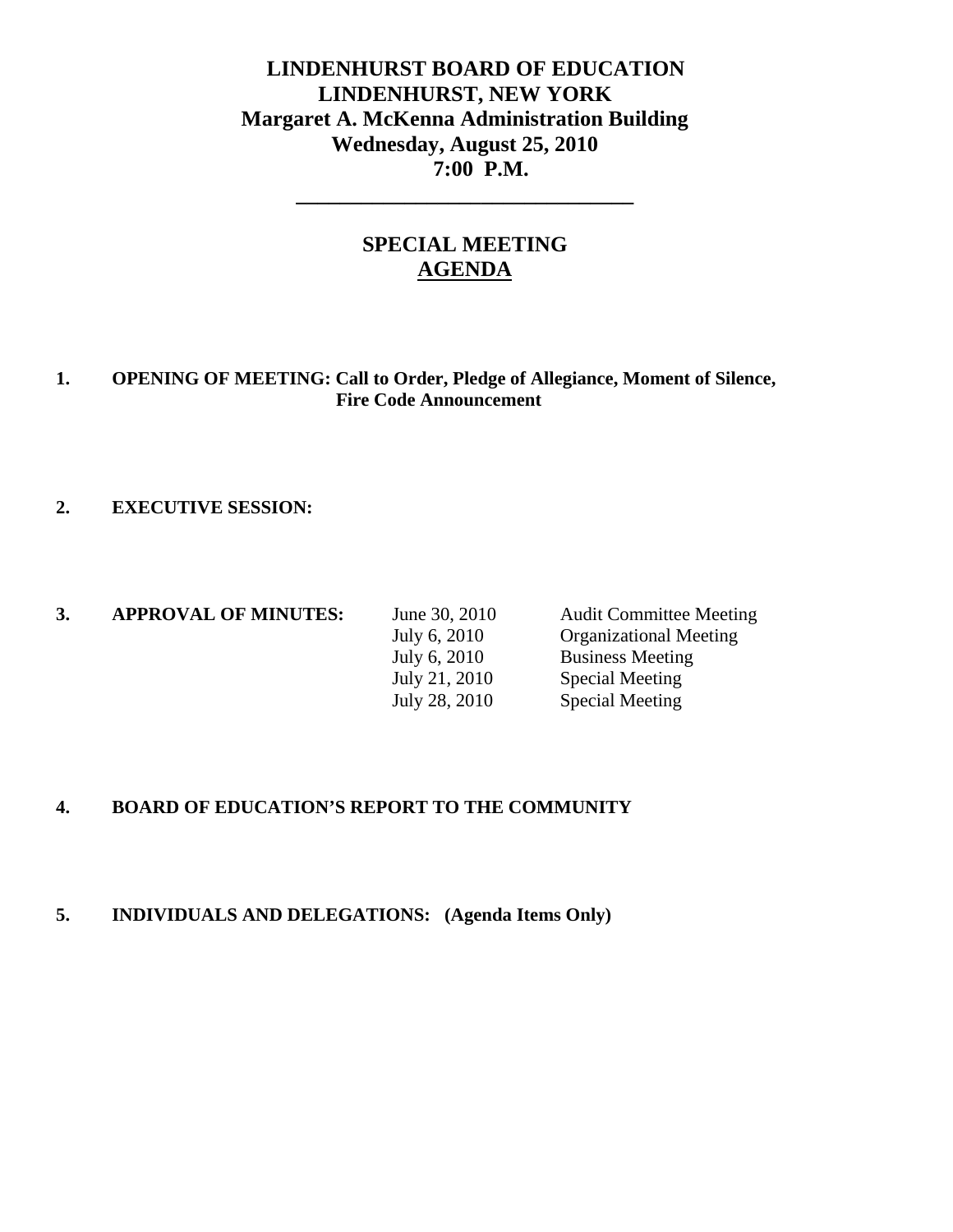#### **6. TRUSTEE'S REQUEST**

### **a. RECOMMENDATION : APPOINTMENT OF VOTING DELEGATE AND ALTERNATE TO THE NYSSBA'S ANNUAL CONVENTION ON OCTOBER 21-24, 2010**

Recommended Action: Upon a motion made by \_\_\_\_\_\_\_\_\_\_\_\_\_, seconded by  $\Box$ , the following resolution is offered:

 RESOLVED that the Board of Education appoint \_\_\_\_\_\_\_\_\_\_\_\_\_to act as the voting delegate and to be the alternate to represent the Lindenhurst School District at the New York State School Boards Association's Convention in New York City on October 21-24, 2010.

Vote on the motion: Yes:

No:

Abstained:

Motion carried/defeated.

## **7. SUPERINTENDENT'S RECOMMENDATIONS**

#### **a. RECOMMENDATION : SCHOOL PURCHASING AGENT**

Recommended Action: Upon a motion made by \_\_\_\_\_\_\_\_\_\_\_\_\_, seconded by \_\_\_\_\_\_\_\_\_\_\_\_\_\_\_\_\_, the following resolution is offered:

 RESOLVED that the Board of Education, upon the recommendation of the Superintendent, authorizes Patrice Stango to act as the School Purchasing Agent for the 2010-2011 school year at an annual stipend of \$4500.00.

Vote on the motion: Yes:

No:

Abstained: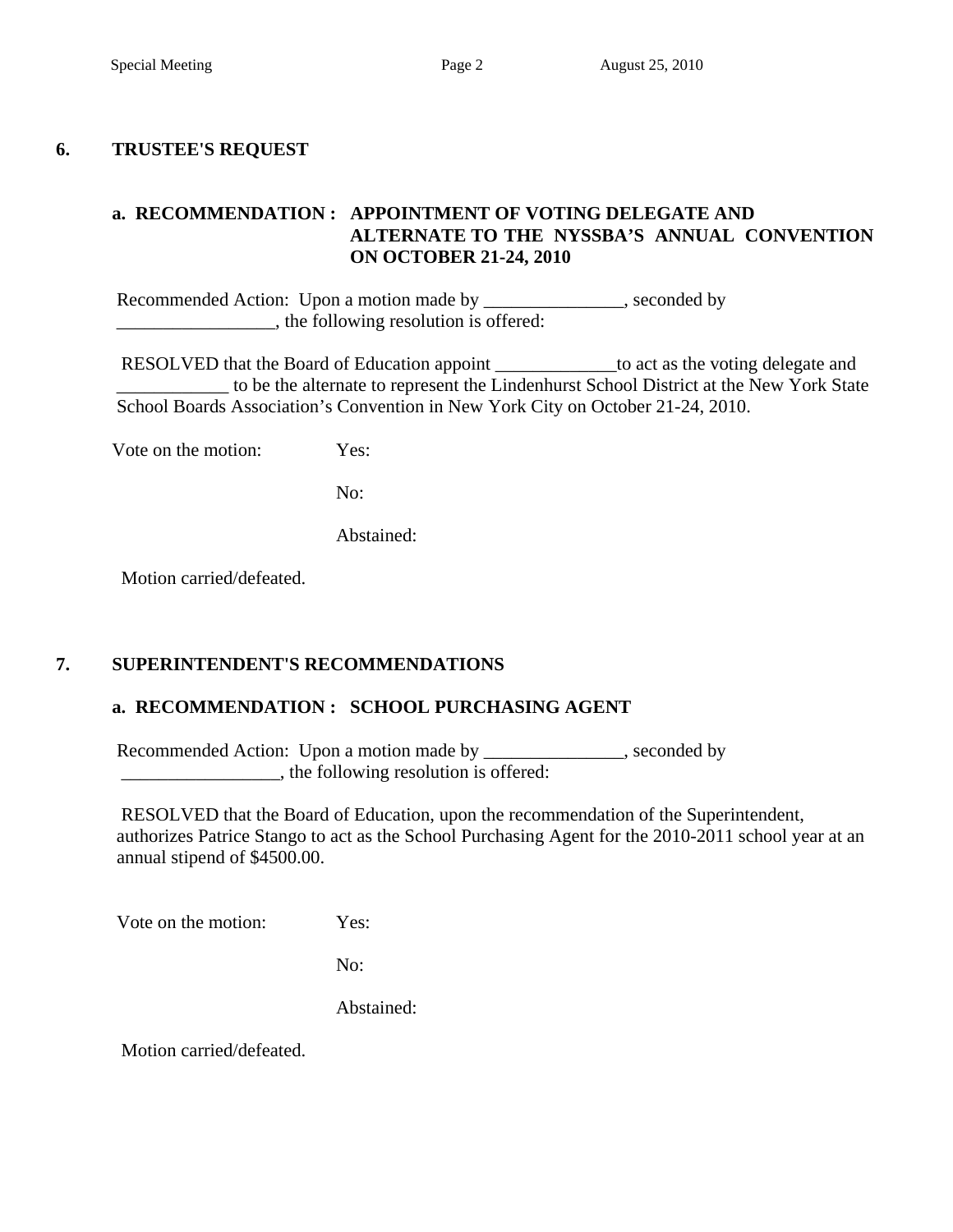## **b. RECOMMENDATION** : **DONATION**

Recommended Action: Upon a motion made by \_\_\_\_\_\_\_\_\_\_\_\_, seconded by \_\_\_\_\_\_\_\_\_\_\_\_\_\_\_\_\_, the following resolution is offered:

 RESOLVED that the Board of Education, upon the recommendation of the Superintendent, accepts the donation from Marguerite Danaher, representing Edward Jones Investments, of a sign to the Alleghany Avenue Elementary School.

Note: See attached.

Vote on the motion: Yes:

No:

Abstained:

Motion carried/defeated.

#### **c. RECOMMENDATION** : **FIELD TRIP**

Recommended Action: Upon a motion made by \_\_\_\_\_\_\_\_\_\_\_\_, seconded by \_\_\_\_\_\_\_\_\_\_\_\_\_\_\_\_\_, the following resolution is offered:

 RESOLVED that the Board of Education, upon the recommendation of the Superintendent, Approves the following field trip:

#### **High School**

| Saturday            | September $11, 2010$  |            | Girls Varsity Volleyball Team to Minisink Valley<br>High School in Slate Hill, New York to participate in<br>a Volleyball Tournament. |
|---------------------|-----------------------|------------|---------------------------------------------------------------------------------------------------------------------------------------|
| Note: See enclosed  |                       |            |                                                                                                                                       |
| Vote on the motion: |                       | Yes:       |                                                                                                                                       |
|                     |                       | No:        |                                                                                                                                       |
|                     |                       | Abstained: |                                                                                                                                       |
|                     | $\cdot$ 1/1 $\circ$ 1 |            |                                                                                                                                       |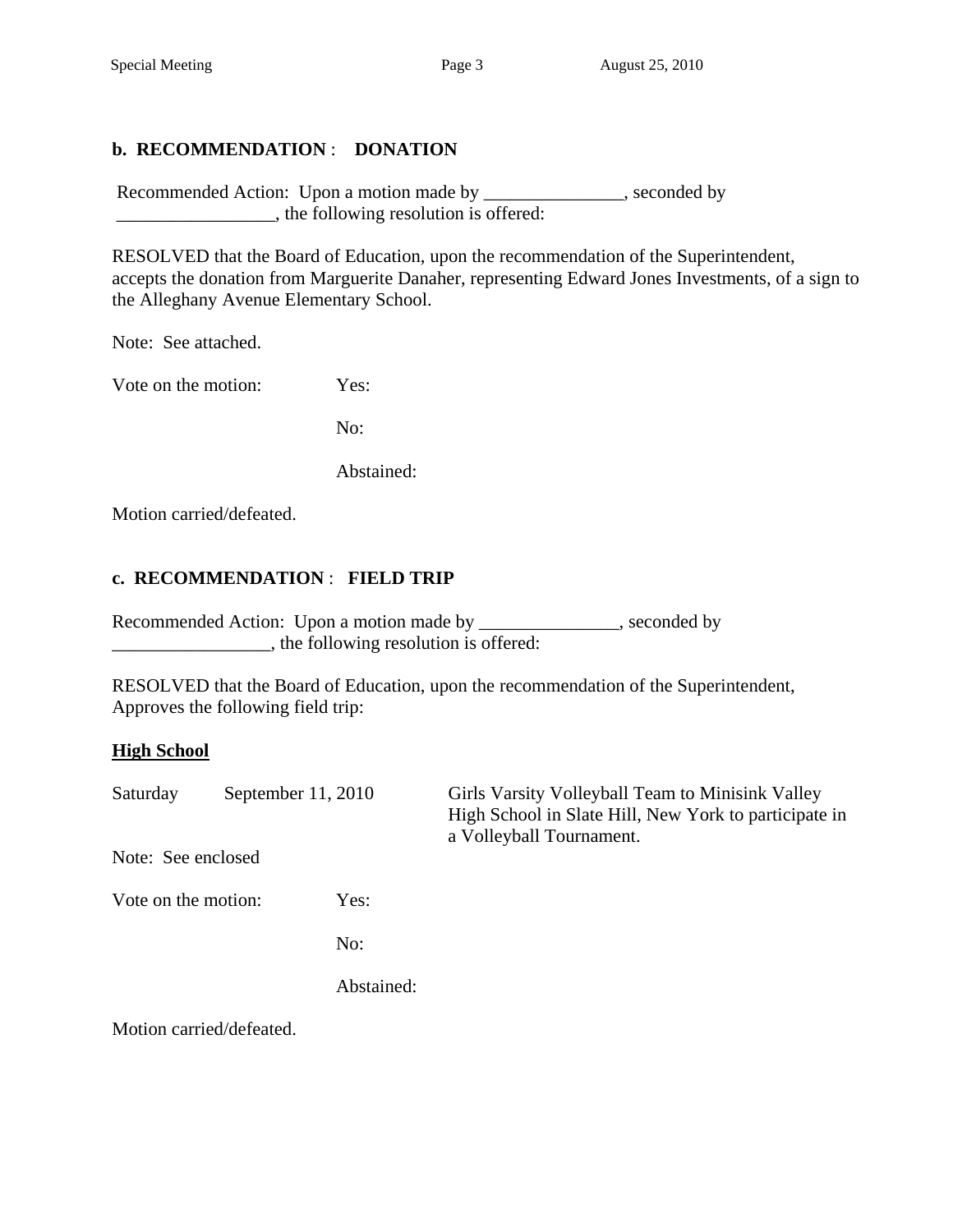## **d. RECOMMENDATION** : **EMPLOYEE ANNUAL AGREEMENTS**

Recommended Action: Upon a motion made by \_\_\_\_\_\_\_\_\_\_\_\_\_, seconded by  $\blacksquare$ , the following resolution is offered:

 RESOLVED that the Board of Education, upon the recommendation of the Superintendent, approve the attached annual agreements for the 2010-11 school year.

Note: See enclosed

Vote on the motion: Yes:

No:

Abstained:

Motion carried/defeated.

### **e. RECOMMENDATION** : **BUDGET TRANSFERS**

Recommended Action: Upon a motion made by \_\_\_\_\_\_\_\_\_\_\_\_, seconded by \_\_\_\_\_\_\_\_\_\_\_\_\_\_\_\_\_, the following resolution is offered:

 RESOLVED that the Board of Education, upon the recommendation of the Superintendent, approve the attached Budget Transfers over \$5,000.

Note: See enclosed

Vote on the motion: Yes:

No:

Abstained: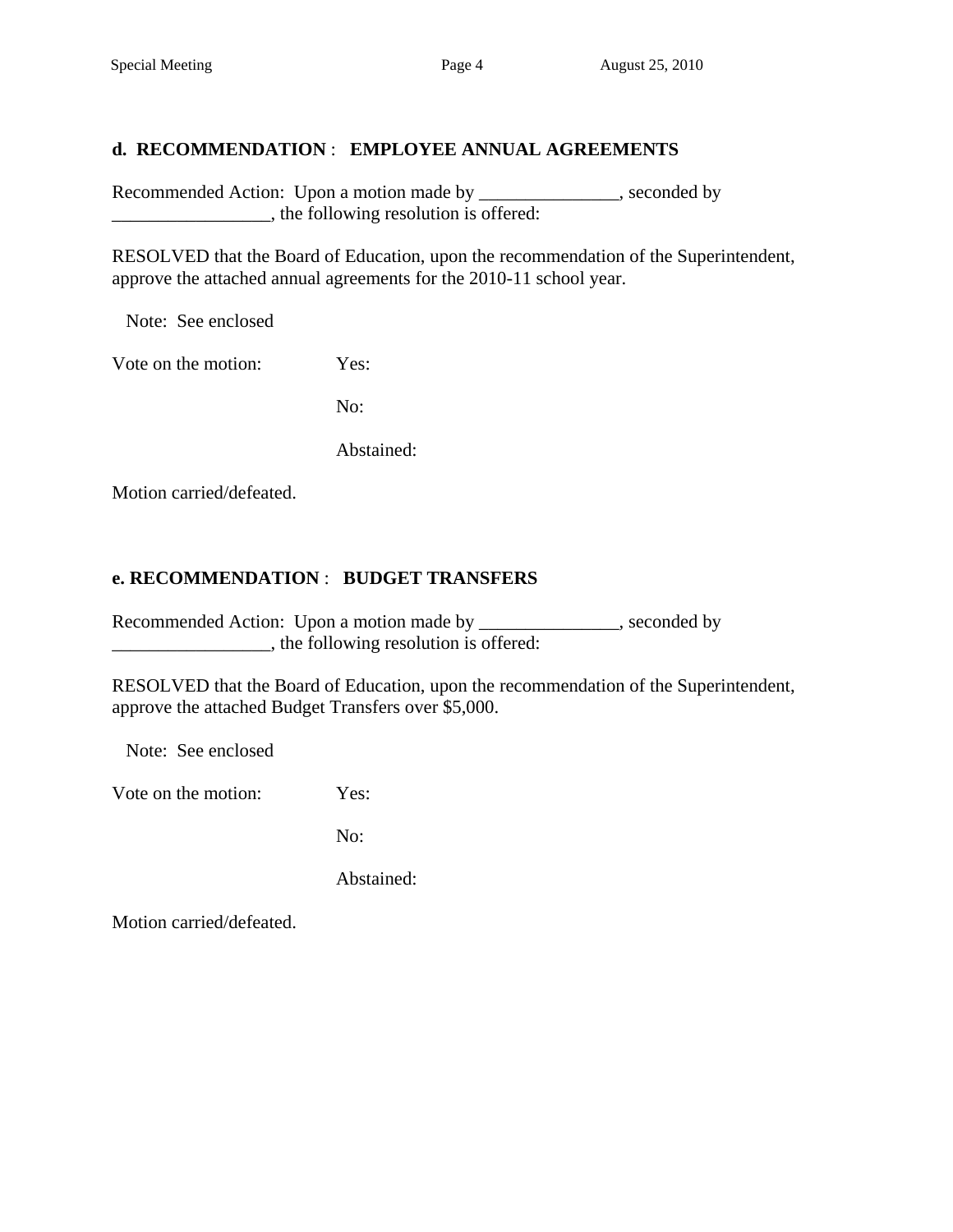## **f. RECOMMENDATION** : **TITLE IX COMPLIANCE OFFICER**

Recommended Action: Upon a motion made by \_\_\_\_\_\_\_\_\_\_\_\_\_, seconded by \_\_\_\_\_\_\_\_\_\_\_\_\_\_\_\_\_\_\_, the following resolution is offered:

 RESOLVED that the Board of Education, in accordance with provisions of the Education Law of New York State, and the Superintendent's recommendation appoints Anthony Amesti, Coordinator of Athletics, Physical Education and Health, the as Title IX Compliance officer for the school year 2010-2011.

Vote on the motion: Yes:

No:

Abstained: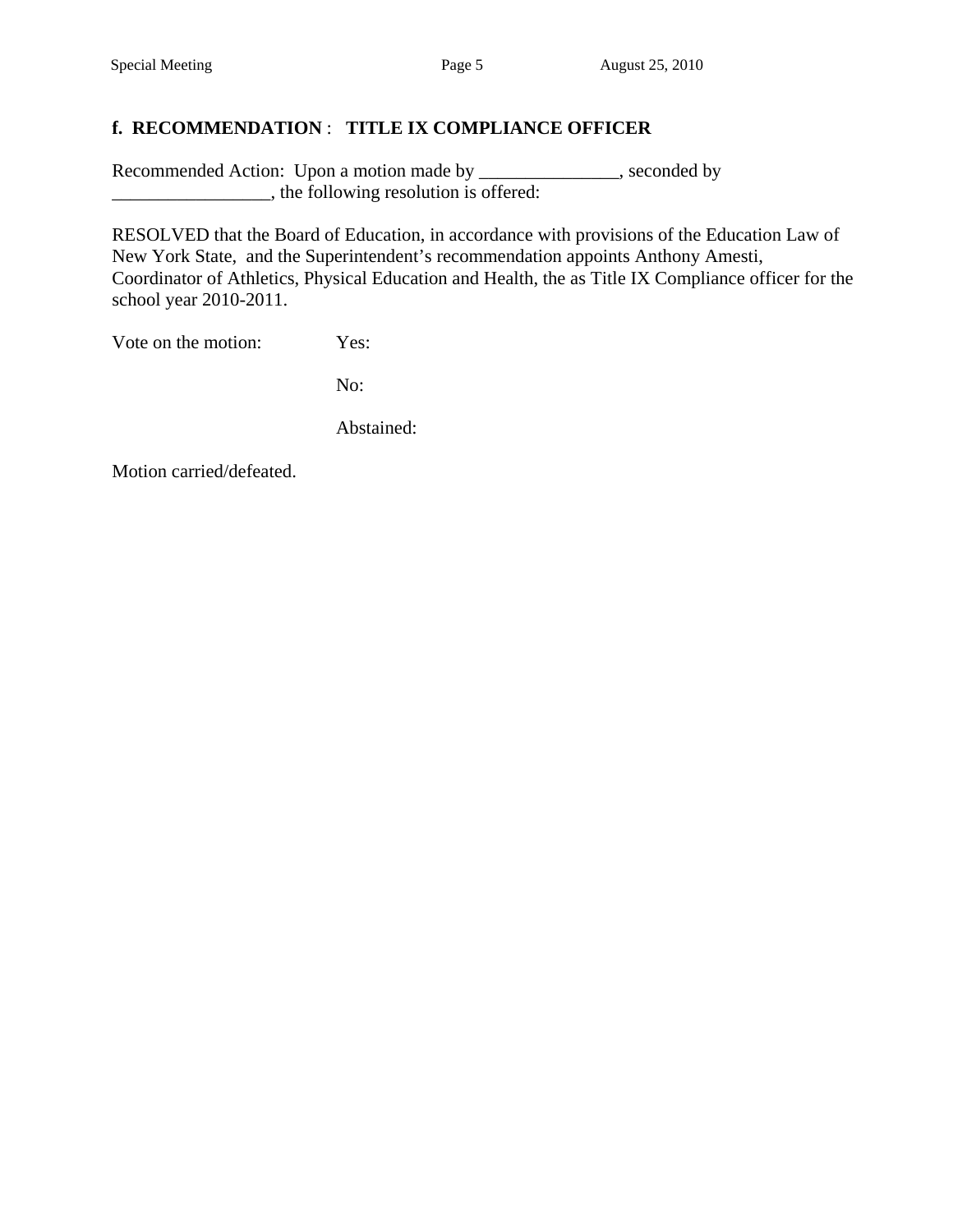# **8. SCHEDULES**

| Schedule | $A-1$  | No. 1-C         | <b>Coaching Assignments</b>                                         |
|----------|--------|-----------------|---------------------------------------------------------------------|
| Schedule | $A-2$  | No. 2           | Personnel, Instructional - Leave of Absence                         |
| Schedule | $A-3$  | No. 7           | Personnel, Instructional Appointments                               |
| Schedule | $A-3$  | No. 8           | Personnel, Instructional Appointments                               |
| Schedule | $A-3$  | No. 9           | Personnel, Instructional Appointments                               |
| Schedule | $AS-1$ | No. 1           | Substitute Personnel Instructional - Resignations<br>& Terminations |
| Schedule | $AS-3$ | No. 2           | <b>Substitute Personnel Appointments</b>                            |
| Schedule | $B-1$  | No. 4           | Non-Instructional Personnel -Resignations or<br>Terminations        |
| Schedule | $B-1$  | <b>No. PT-2</b> | Non-Instructional Personnel Resignations or<br>Terminations         |
| Schedule | $B-2$  | <b>No. PT-2</b> | Non-Instructional Personnel – Leave of Absence                      |
| Schedule | $B-3$  | No. 3           | Non-Instructional Personnel Appointments                            |
| Schedule | $B-3$  | No. PT-2        | Non-Instructional Personnel Appointments-Part Time                  |
| Schedule | D      | No. 11          | <b>Pupil Personnel Services</b>                                     |
| Schedule | OA/C   | No. 6           | <b>Outside Agencies/Consultants</b>                                 |